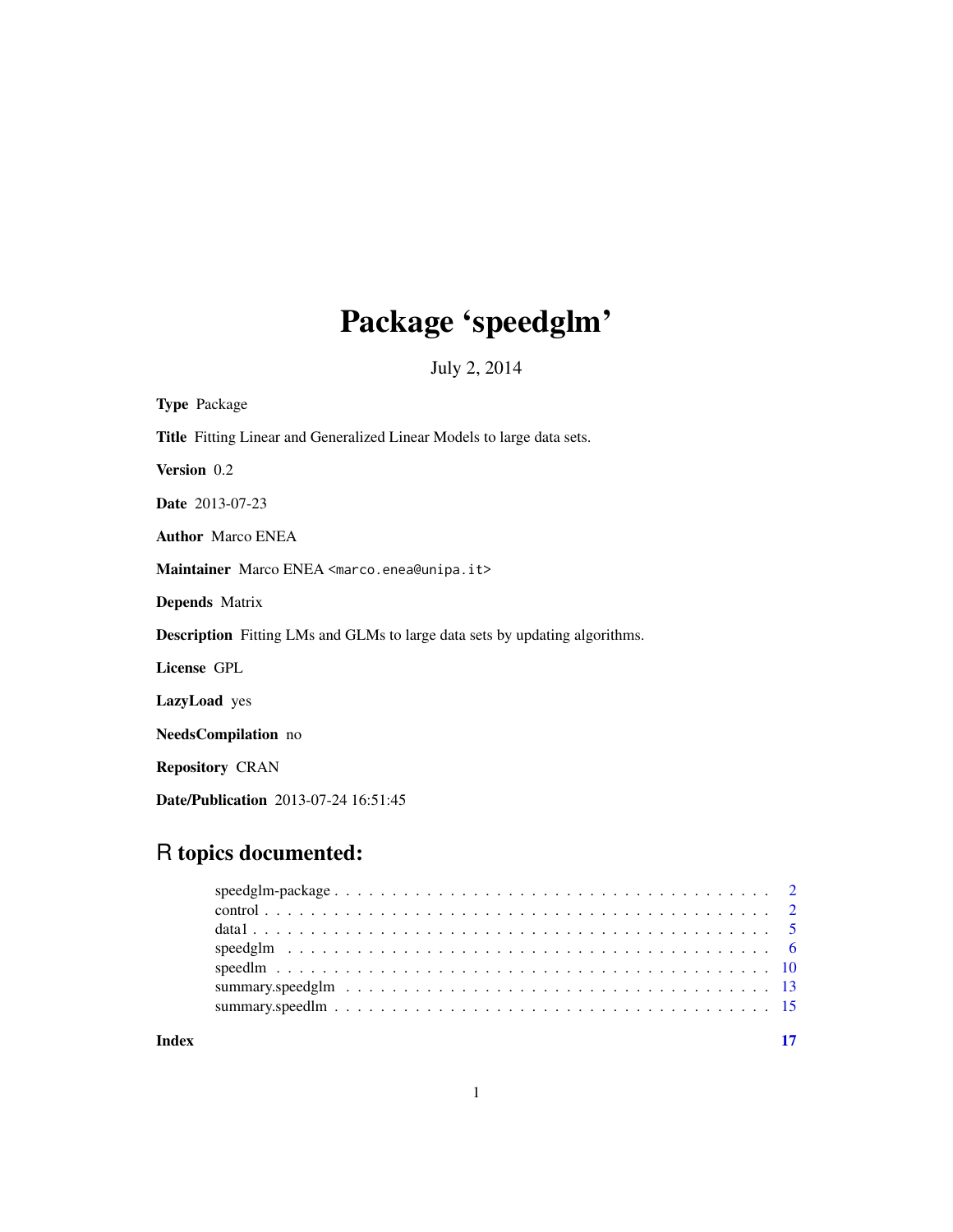<span id="page-1-0"></span>

Fits LMs and GLMs to large data sets. For data loaded in R memory the fitting is usually fast, especially if R is linked against an optimized BLAS. For data sets of size greater of R memory, the fitting is made by an updating algorithm.

#### Details

| Package:  | speedglm   |
|-----------|------------|
| Type:     | Package    |
| Version:  | 0.2        |
| Date:     | 2013-07-23 |
| Depends:  | Matrix     |
| License:  | GPL        |
| LazyLoad: | yes        |

#### Author(s)

Marco Enea

Maintainer: Marco Enea <marco.enea@unipa.it>

<span id="page-1-2"></span>control *Miscellanea of functions*

# <span id="page-1-1"></span>Description

Utility functions for least squares estimation in large data sets.

# Usage

```
control(B, symmetric = TRUE, tol.values = 1e-7, tol.vectors = 1e-7,
      out.B = TRUE, method = "eigen")cp(X, w = NULL, row.chunk = NULL, sparse = FALSE)is.\nsparse(X, sparselim = .9, camp = .05)
```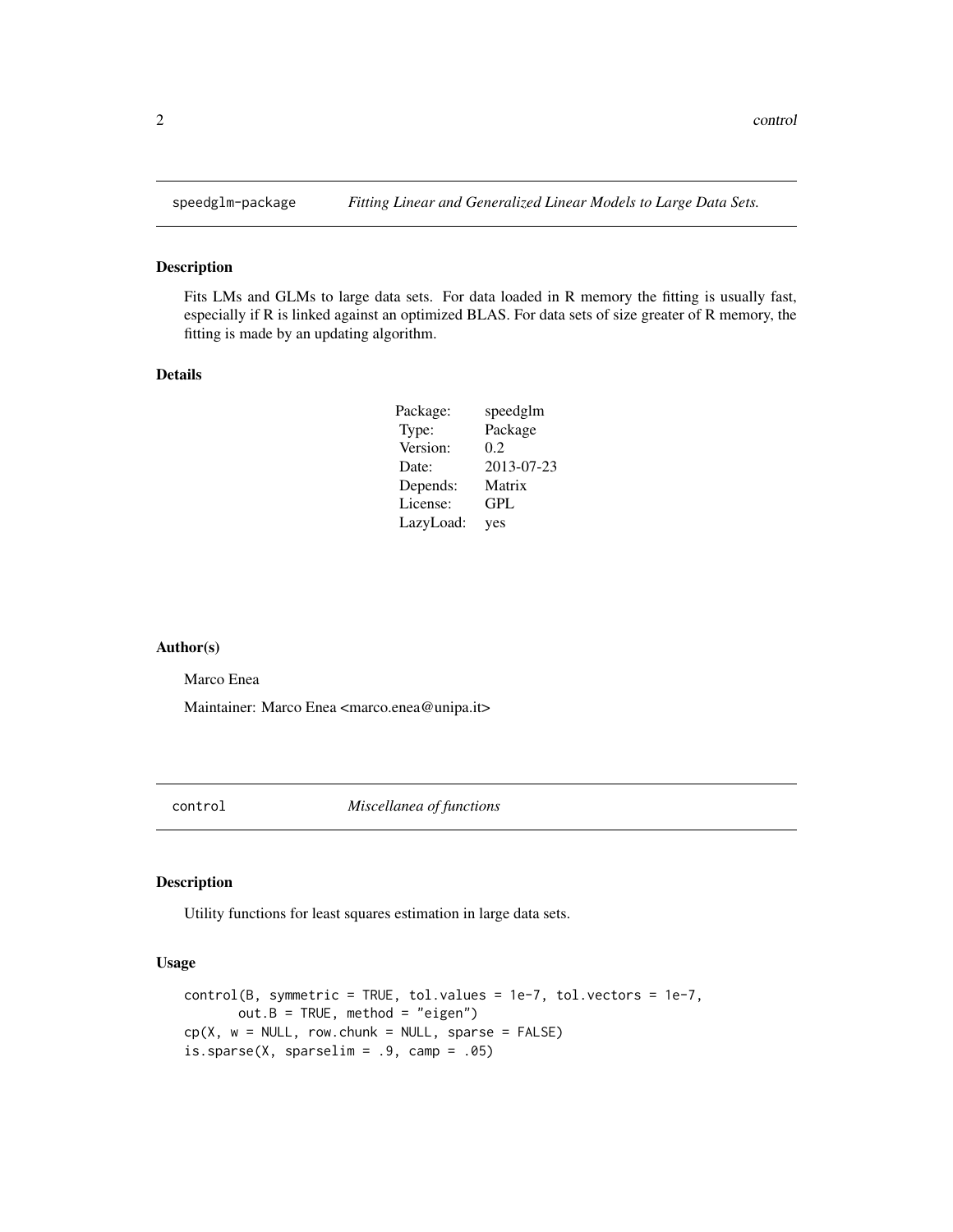#### control 3

#### Arguments

| B           | a squared matrix.                                                                                                                                                                                                                                                |
|-------------|------------------------------------------------------------------------------------------------------------------------------------------------------------------------------------------------------------------------------------------------------------------|
| symmetric   | logical, is B symmetric?                                                                                                                                                                                                                                         |
| tol.values  | tolerance to be consider eigenvalues equals to zero.                                                                                                                                                                                                             |
| tol.vectors | tolerance to be consider eigenvectors equals to zero.                                                                                                                                                                                                            |
| out.B       | Have the matrix B to be returned?                                                                                                                                                                                                                                |
| method      | the method to check for singularity. By default is "eigen", and an eigendecom-<br>position of X'X is made. The "Cholesky" method is faster than "eigen" and<br>does not use tolerance, but the former seems to be more stable for opportune<br>tolerance values. |
| X           | the model matrix.                                                                                                                                                                                                                                                |
| W           | a weights vector.                                                                                                                                                                                                                                                |
| sparse      | logical, is X sparse?                                                                                                                                                                                                                                            |
| sparselim   | a real in the interval $[0; 1]$ . It indicates the minimal proportion of zeroes in the<br>data matrix X in order to consider X as sparse eigendec Logical. Do you want<br>to investigate on rank of X? You may set to                                            |
| row.chunk   | an integer which indicates the total rows number compounding each of the first<br>$g-1$ blocks. If row chunk is not a divisor of nrow(X), the g-th block will be<br>formed by the remaining data.                                                                |
| camp        | the sample proportion of elements of X on which the survey will be based.                                                                                                                                                                                        |

#### Details

Function control makes an eigendecomposition of B according established values of tolerance. Function  $cp$  makes the cross-product X'X by partitioning X in row-blocks. When an optimized BLAS, such as ATLAS, is not installed, the function represents an attempt to speed up the calculation and avoid overflows with medium-large data sets loaded in R memory. The results depending on processor type. Good results are obtained, for example, with an AMD Athlon dual core 1.5 Gb RAM by setting row. chunk to some value less than 1000. Try the example below by changing the matrix size and the value of row.chunk. If the matrix X is sparse, it will have class "dgCMatrix" (the package Matrix is required) and the cross-product will be made without partitioning. However, good performances are usually obtained with a very high zeroes proportion. Function is.sparse makes a quick sample survey on sample proportion of zeroes in X.

#### Value

for the function control, a list with the following elements:

| XTX                  | the matrix product B without singularities (if there are).                                                                                |
|----------------------|-------------------------------------------------------------------------------------------------------------------------------------------|
| rank                 | the rank of B                                                                                                                             |
| pivot                | an ordered set of column indeces of B with, if the case, the last $rank + 1, , p$<br>columns which indicate possible linear combinations. |
| for the function cp: |                                                                                                                                           |

| new.B | the matrix product $X'X$ (weighted, if w is given). |  |  |
|-------|-----------------------------------------------------|--|--|
|-------|-----------------------------------------------------|--|--|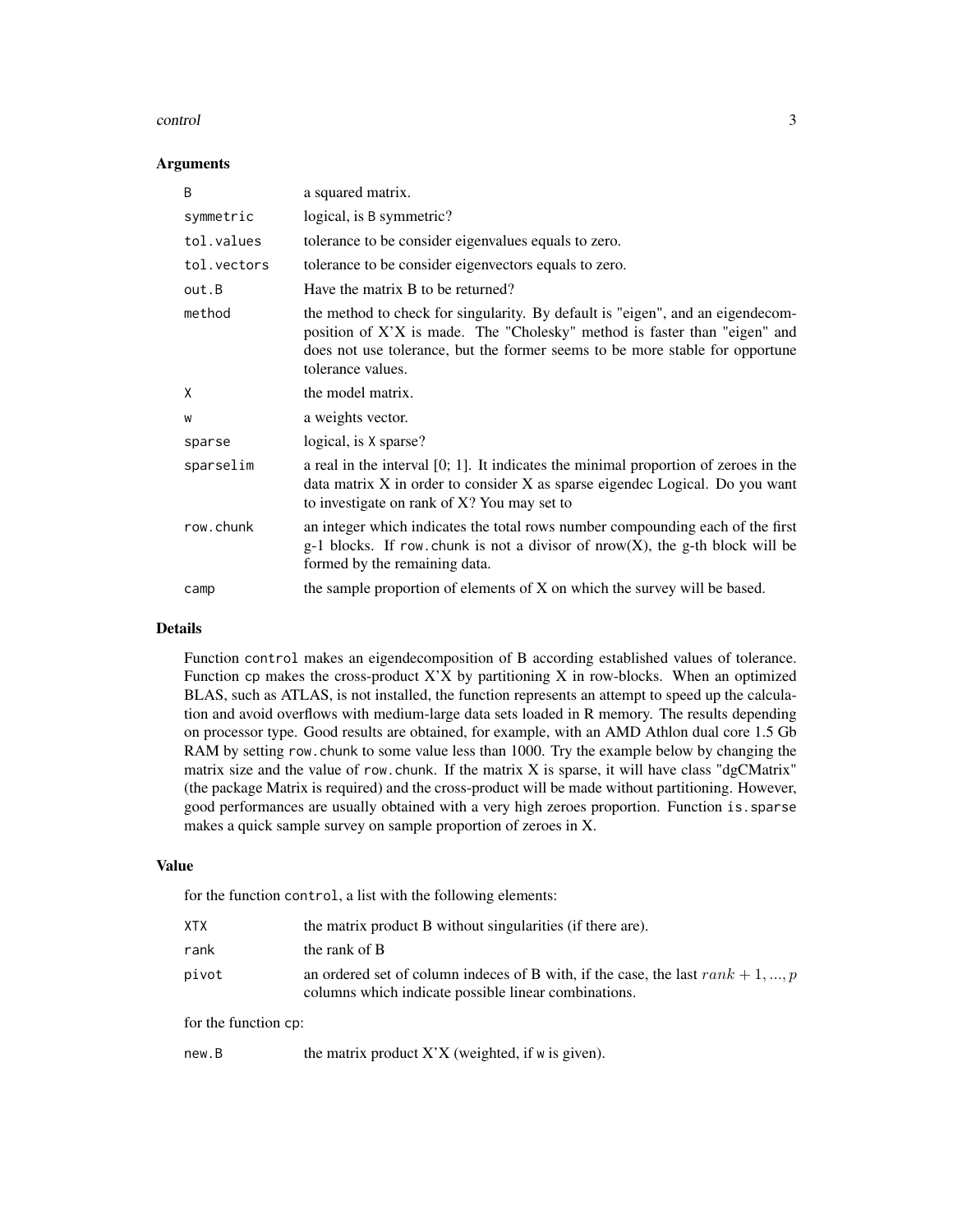```
for the function is.sparse:
```
sparse a logical value which indicates if the sample proportion of zeroes is greater than sparselim, with the sample proportion as attribute.

#### Author(s)

Marco ENEA

# See Also

[eigen,](#page-0-0) [chol,](#page-0-0) [qr,](#page-0-0) [crossprod](#page-0-0)

```
#### example 1.
n <- 100000
k < -100x <- round(matrix(rnorm(n*k),n,k),digits=4)
y \le - rnorm(n)# if an optimized BLAS is not installed, depending on processor type, cp() may be
# faster than crossprod() for large matrices.
system.time(a1 \leq crossprod(x))
system.time(a2 <- cp(x, row.chunk = 500))
all.equal(a1, a2)
#### example 2.1.
n <- 100000
k < -10x \leftarrow \text{matrix}(rnorm(n*k), n, k)x[, 2] \le x[, 1] + 2*x[, 3] # x has rank 9
y \le - rnorm(n)# estimation by least squares
A \leftarrow function()A1 <- control(crossprod(x))
  ok <- A1$pivot[1:A1$rank]
  as.vector(solve(A1$XTX,crossprod(x[,ok],y)))
}
# estimation by QR decomposition
B \leftarrow function()B1 \leftarrow qr(x)qr.solve(x[,B1$pivot[1:B1$rank]],y)
}
system.time(a <- A())
system.time(b <- B())
all.equal(a,b)
### example 2.2
```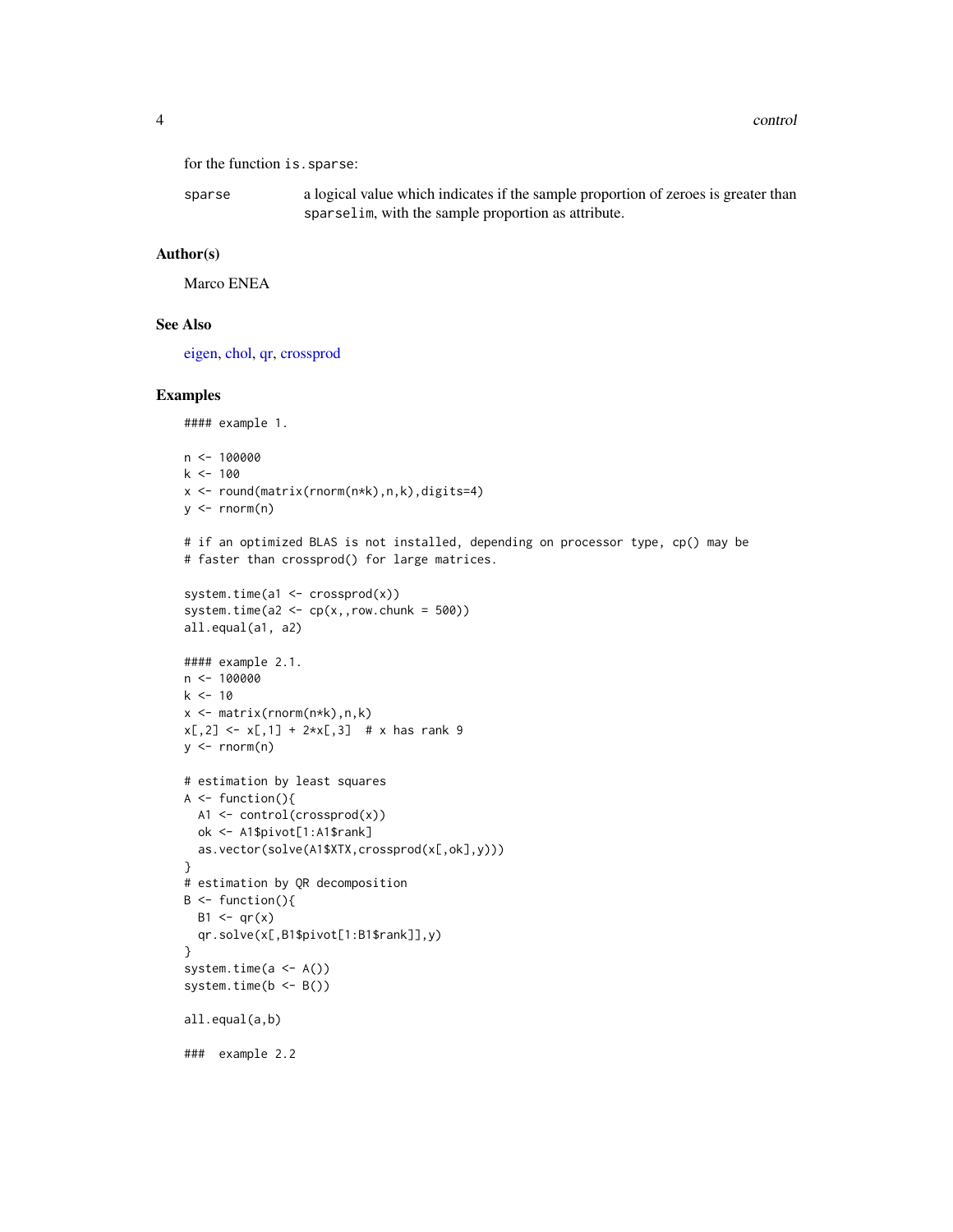#### <span id="page-4-0"></span>data1 5 September 2014 1 September 2014 1 September 2014 1 September 2014 1 September 2014 1 September 2014 1 S

```
x \le matrix(c(1:5, (1:5)^2), 5, 2)
x \le - \text{cbind}(x, x[, 1] + 3*x[, 2])m <- crossprod(x)
qr(m)$rank # is 2, as it should be
control(m,method="eigen")$rank # is 2, as it should be
control(m,method="Cholesky")$rank # is wrong
```

```
### example 3.
n < - 10000fat1 <- gl(20,500)
y \le - rnorm(n)da <- data.frame(y,fat1)
m <- model.matrix(y \sim factor(fat1), data = da)
is.sparse(m)
```
data1 *A toy dataset*

# Description

The data1 dataset has 100 rows and 4 columns.

#### Usage

data(data1)

# Format

A data frame with 100 observations on the following 4 variables.

y a gamma-distributed response variable

fat1 a four-level factor

- x1 a numeric covariate
- x2 a numeric covariate

# Details

This is a toy dataset used to show how function shglm works.

# Examples

data(data1)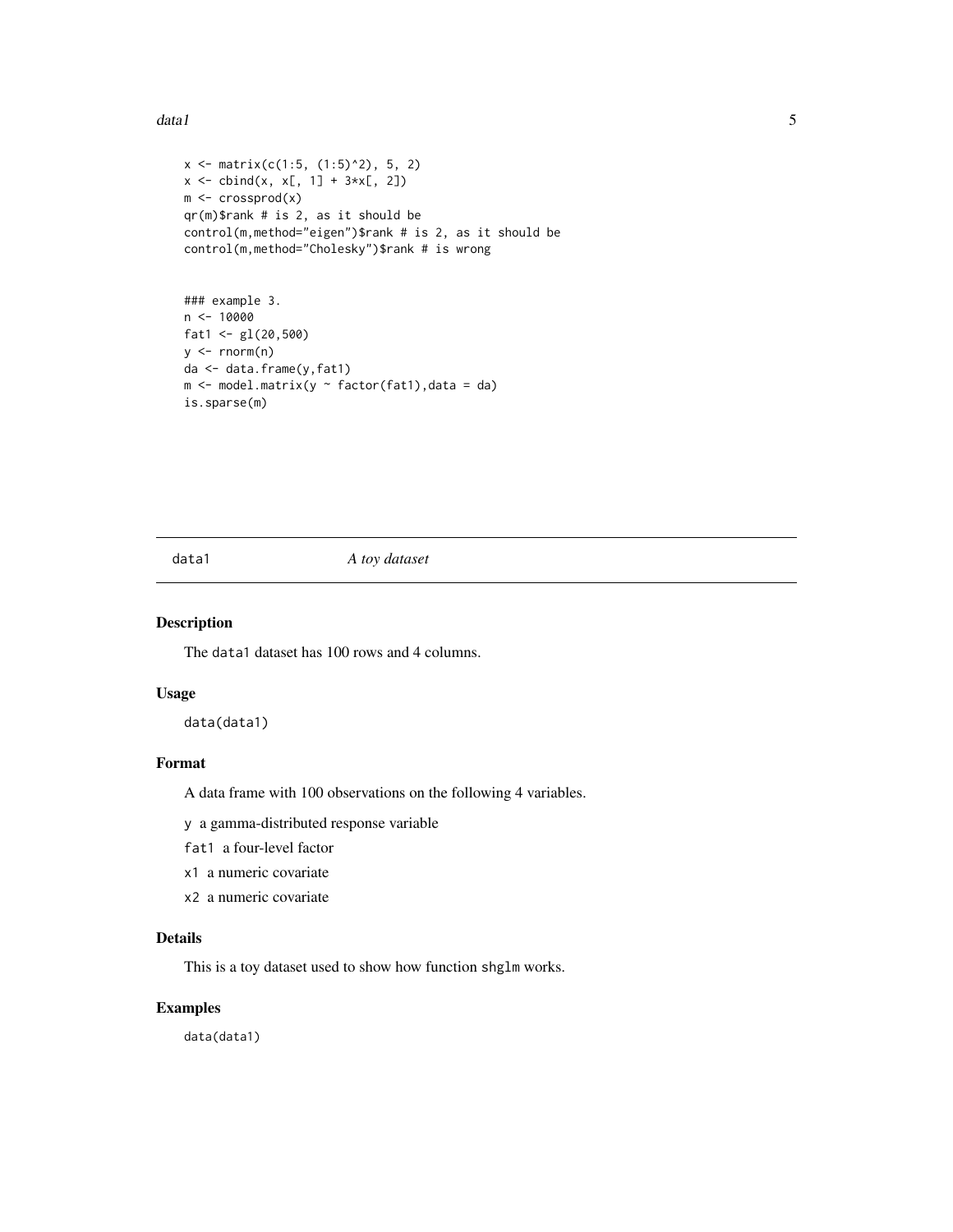speedglm and speedglm.wfit fit GLMs to medium-large data sets, that is those storable into the R memory. The highest performances, in terms of computation time, are obtained when R is linked against an optimized BLAS, such as ATLAS. The function shglm is for a data set stored into a file of size greater than the available memory, and takes as argument a function to manipulate connections.

#### Usage

```
## S3 method for class 'data.frame':
speedglm(formula, data, family = gaussian(), weights = NULL, start = NULL,
         etastart = NULL, mustart = NULL, offset = NULL, maxit = 25, k = 2,
         sparse = NULL, set.default = list(), ...)## S3 method for class 'matrix':
speedglm.wfit(y, X, intercept = TRUE, weights = NULL, row.chunk = NULL,
              family = gaussian(), start = NULL, etastart = NULL,
              mustart = NULL, offset = NULL, acc = 1e-08, maxit = 25, k = 2,
              sparselim = .9, camp = .01, eigendec = TRUE, tol.values = 1e-7,
              tol.vectors = 1e-7, tol.solve = .Machine$double.eps,
              method = "eigen", sparse = NULL, \ldots)## S3 method for class 'function':
shglm(formula, datafun, family = gaussian(), weights.fo = NULL, start = NULL,
     etastart = NULL, mustart = NULL, offset = NULL, maxit = 25, k = 2,
     chunksize = 5000, sparse = NULL, all.levels = FALSE,
     set.default = list(),...)
```
#### Arguments

|            | Most of arguments are the same of glm or bigglm but with some difference.               |
|------------|-----------------------------------------------------------------------------------------|
|            | the same of glm.                                                                        |
| detaula    | a data frame.                                                                           |
| datafun    | a function which uses connections. See the example below.                               |
| family     | the same of glm, but it must be specified with brackets.                                |
| start      | the same of glm.                                                                        |
| weights    | the same of glm, but it must be specified as data \$weights.                            |
| weights.fo | weights for the response. It must be specified as a formula (see the example<br>below). |
| etastart   | the same of glm.                                                                        |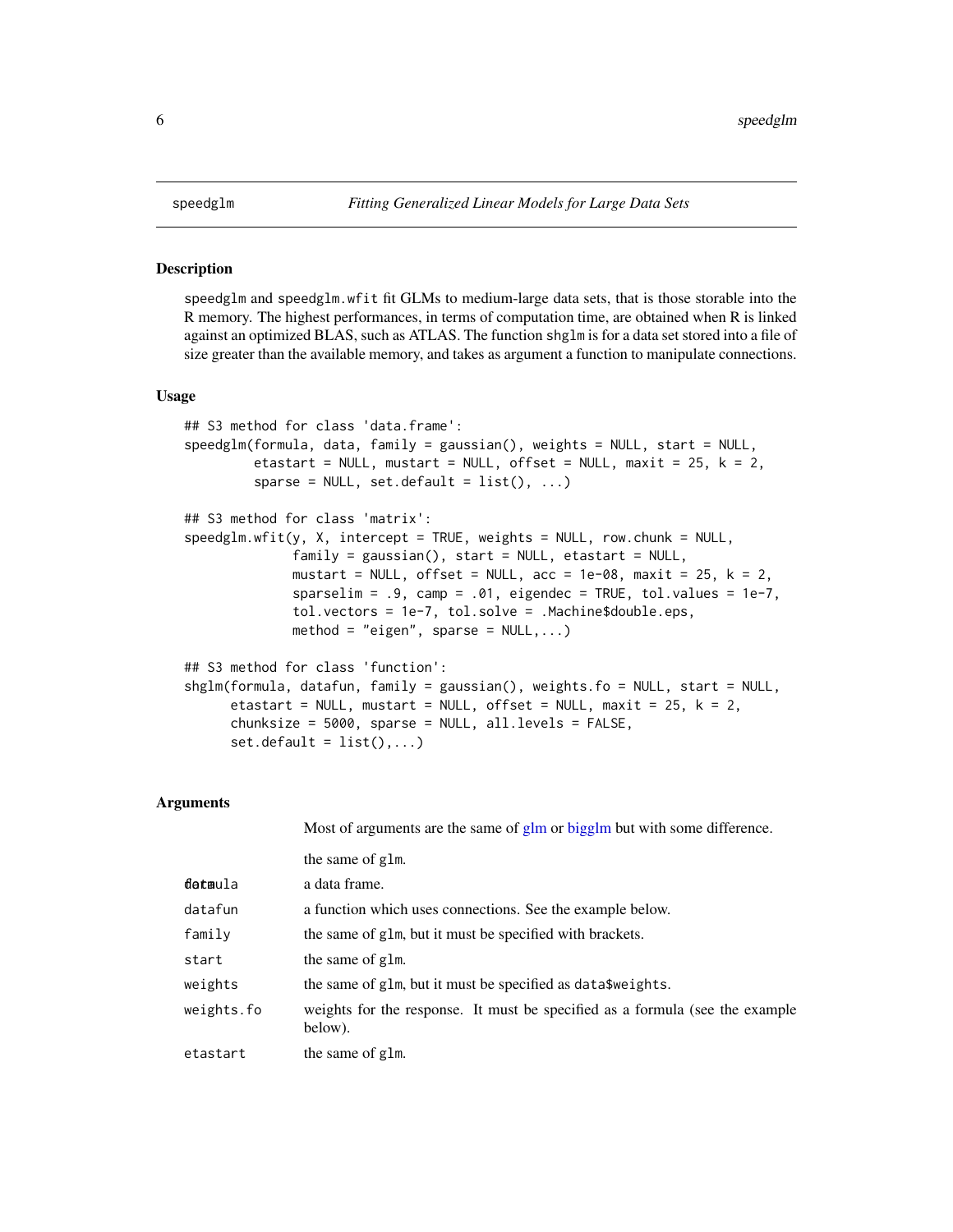#### <span id="page-6-0"></span>speedglm 30 and 30 and 30 and 30 and 30 and 30 and 30 and 30 and 30 and 30 and 30 and 30 and 30 and 30 and 30 and 30 and 30 and 30 and 30 and 30 and 30 and 30 and 30 and 30 and 30 and 30 and 30 and 30 and 30 and 30 and 30

| mustart     | the same of glm.                                                                                                                          |
|-------------|-------------------------------------------------------------------------------------------------------------------------------------------|
| offset      | the same of glm.                                                                                                                          |
| intercept   | the same of glm.                                                                                                                          |
| X           | the same of x in glm. fit.                                                                                                                |
| у           | the same of glm.                                                                                                                          |
| maxit       | the same of glm.                                                                                                                          |
| k           | numeric, the penalty per parameter to be used; the default $k = 2$ is the classical<br>AIC.                                               |
| sparse      | logical. Is the model matrix sparse? By default is NULL, so a quickly sample<br>survey will be made.                                      |
| chunksize   | an integer indicates the number of rows of the data file to read at time.                                                                 |
| all.levels  | logical, are all factor's levels present in each data chunk?                                                                              |
| set.default | a list in which to specify the below parameters.                                                                                          |
| sparselim   | a real in the interval $[0, 1]$ . It indicates the minimal proportion of zeroes in the<br>data matrix X in order to consider X as sparse. |
| camp        | see the function is sparse.                                                                                                               |
| eigendec    | logical. Do you want to check the rank of X? You may set it to false if you are<br>sure that X is full rank.                              |
| row.chunk   | an integer, see the function cp for details.                                                                                              |
| acc         | tolerance to be used for the estimation.                                                                                                  |
| tol.solve   | see the function solve.                                                                                                                   |
| tol.values  | see the function control.                                                                                                                 |
| tol.vectors | see the function control.                                                                                                                 |
| method      | see the function control.                                                                                                                 |
|             | further optional arguments.                                                                                                               |

#### Details

The function shglm works like biglm, but it checks for singularity and does not impose restrictions on factors. Since during the IWLS estimation shglm uses repeated accesses to data file stored, for example, into the hard disk, the estimation time could be very long. Unlike from glm or biglm, the functions of class 'speedglm' do not use the QR decomposition, but directly solve the equations in the form of Iterative(-ly) (Re-)Weighted Least Squares (IWLS). The memory size of an object of class 'speedglm' is  $O(p^2)$ , where p is the number of covariates. If an optimized BLAS is not installed, an attempt to speed up calculations might be done by setting row.chunk to some value, usually less than 1000, in set.default. See the function [cp](#page-1-1) for details. If the model matrix is (very) sparse, the package Matrix could be used.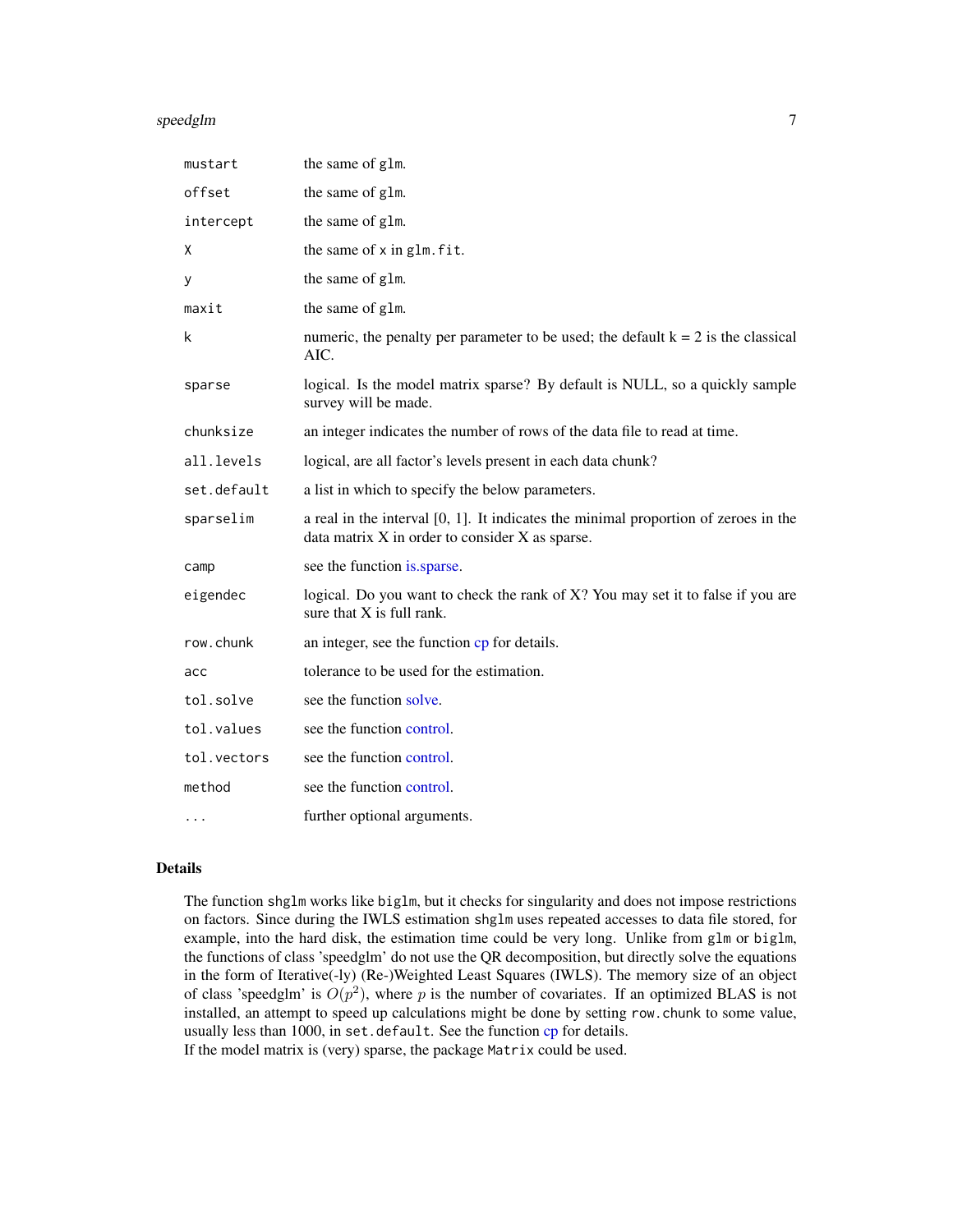8 speedglm

### Value

| coefficients | the estimated coefficients.                                                    |
|--------------|--------------------------------------------------------------------------------|
| logLik       | the log likelihood of the fitted model.                                        |
| iter         | the number of iterations of IWLS used.                                         |
| tol          | the maximal value of tolerance reached.                                        |
| convergence  | a logical value which indicates if convergence was reached.                    |
| family       | the family object used.                                                        |
| link         | the link function used.                                                        |
| df           | the degrees of freedom of the model.                                           |
| <b>XTX</b>   | the product $X'X$ (weighted, if the case).                                     |
| dispersion   | the estimated dispersion parameter of the model.                               |
| ok           | the set of column indeces of the model matrix where the model has been fitted. |
| rank         | the rank of the model matrix.                                                  |
| <b>RSS</b>   | the estimated residual sum of squares of the fitted model.                     |
| aic          | the estimated Akaike Information Criterion.                                    |
| sparse       | a logical value which indicates if the model matrix is sparse.                 |
| deviance     | the estimated deviance of the fitted model.                                    |
| nulldf       | the degrees of freedom of the null model.                                      |
| nulldev      | the estimated deviance of the null model.                                      |
| ngoodobs     | the number of non-zero weighted observations.                                  |
| n            | the number of observations.                                                    |
| intercept    | a logical value which indicates if an intercept has been used.                 |
| terms        | the terms object used.                                                         |
| call         | the matched call.                                                              |

# Note

All the above functions make an object of class 'speedglm'

### Author(s)

Marco ENEA

# References

Enea, M. (2009) Fitting Linear Models and Generalized Linear Models with large data sets in R. In *book of short papers, conference on "Statistical Methods for the analysis of large data-sets", Italian Statistical Society*, Chieti-Pescara, 23-25 September 2009, 411-414.

Bates, D. (2009) Comparing Least Square Calculations. Technical report. Available at [http:](http://cran.rakanu.com/web/packages/Matrix/vignettes/Comparisons.pdf) [//cran.rakanu.com/web/packages/Matrix/vignettes/Comparisons.pdf](http://cran.rakanu.com/web/packages/Matrix/vignettes/Comparisons.pdf)

Lumley, T. (2009) biglm: bounded memory linear and generalized linear models. *R package version 0.7*. <http://CRAN.R-project.org/package=biglm>.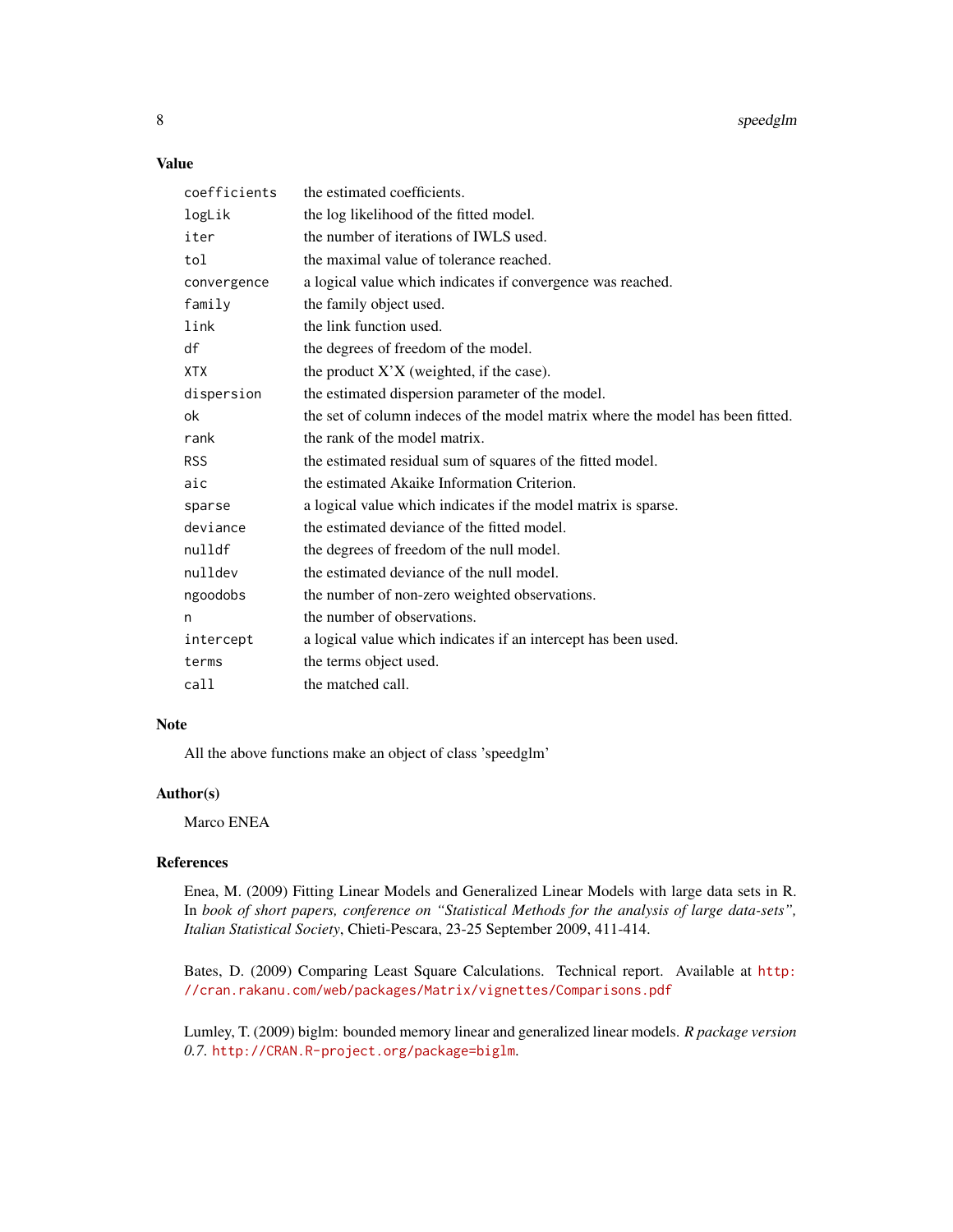#### <span id="page-8-0"></span>speedglm 9

#### See Also

[speedlm,](#page-9-1) [bigglm,](#page-0-0) [glm](#page-0-0)

```
## Not run:
# The following comparison among glm(), bigglm() and speedglm() cannot be considered rigorous
# and exhaustive, but it is only to give an idea of the computation time.
# It may take a long time.
require(biglm)
n<-50000
k<-80
y \le - rgamma(n, 1.5, 1)x <-round( matrix(rnorm(n*k),n,k),digits=3)
\text{colnames}(x) <-paste("s",1:k,sep = "")
da<- data.frame(y,x)
fo <- as.formula(paste("y~",paste(paste("s",1:k,sep=""),collapse="+")))
system.time(m1 <- glm(fo,data=da,family=Gamma(log)))
system.time(m2 <- bigglm(fo,data=da,family=Gamma(log)))
system.time(m3 <- speedglm(fo,data=da,family=Gamma(log)))
# You may also try speedglm when R is linked against an optimized BLAS,
# otherwise try to run the following function. In some computers, it is
# faster for large data sets.
system.time(m4 <- speedglm(fo,data=da,family=Gamma(log),set.default=list(row.chunk=1000)))
## End(Not run)
##################
## Not run:
## An example of function using a connection to an out-memory file
## This is a slightly modified version of the function from the bigglm's help page
 make.data<-function(filename, chunksize,...){
     conn<-NULL
     function(reset=FALSE){
     if(reset){
       if(!is.null(conn)) close(conn)
       conn<<-file(filename,open="r")
     } else{
       rval<-read.table(conn, nrows=chunksize,...)
       if ((\text{nrow}(\text{rval})==0)) {
            close(conn)
            conn<<-NULL
            rval<-NULL
       }
       return(rval)
     }
 }
}
```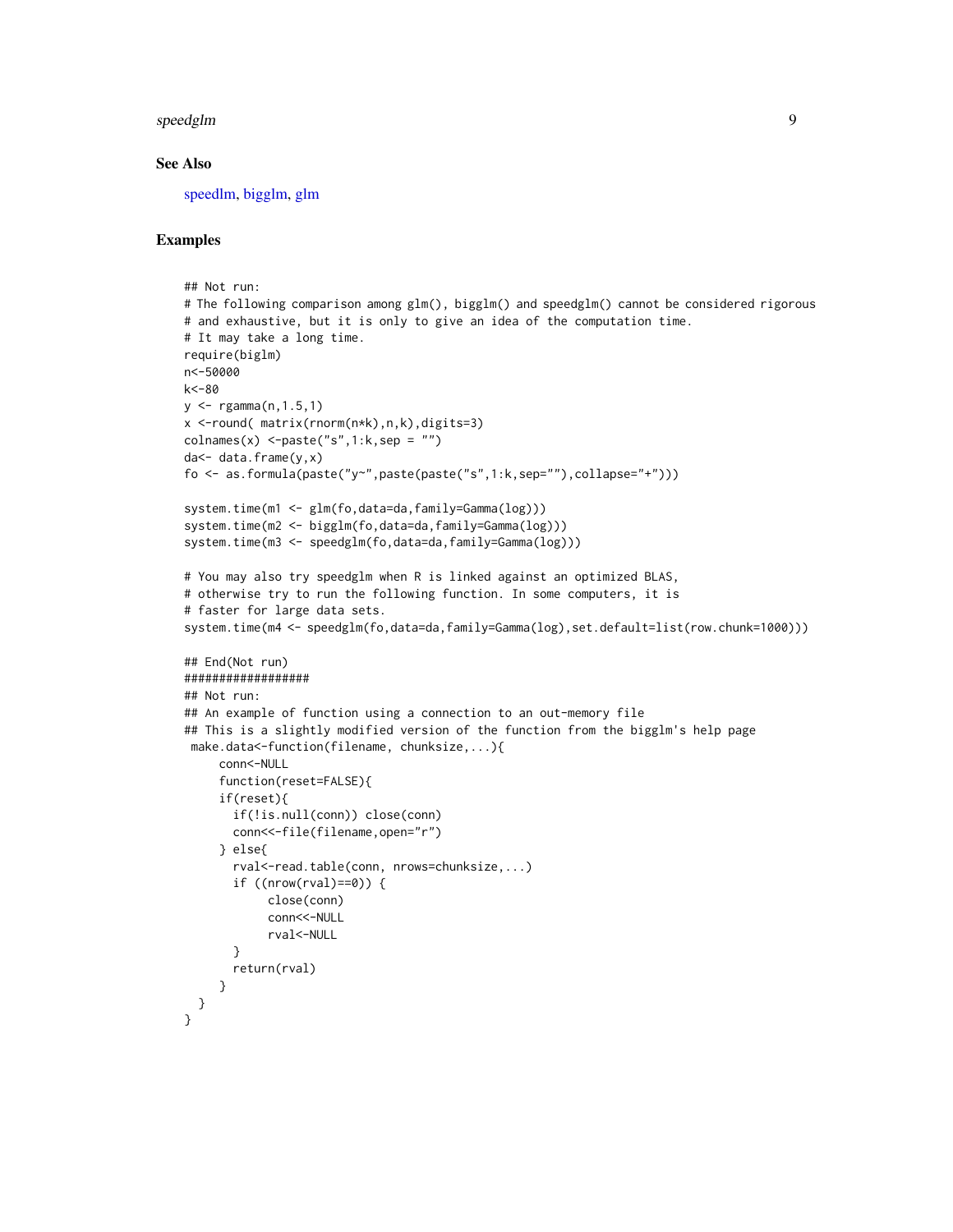```
# data1 is a small toy dataset
data(data1)
write.table(data1,"data1.txt",row.names=FALSE,col.names=FALSE)
rm(data1)
da<-make.data("data1.txt",chunksize=50,col.names=c("y","fat1","x1","x2"))
# Caution! make sure to close the connection once you have run command #1
da(reset=T) #1: opens the connection to "data1.txt"
da(reset=F) #2: reads the first 50 rows (out of 100) of the dataset
da(reset=F) #3: reads the second 50 rows (out of 100) of the dataset
da(reset=F) #4: is NULL: this latter command closes the connection
require(biglm)
# fat1 is a factor with four levels
b1<-shglm(y~factor(fat1)+x1,weights=~I(x2^2),datafun=da,family=Gamma(log))
b2<-bigglm(y~factor(fat1)+x1,weights=~I(x2^2),data=da,family=Gamma(log))
summary(b1)
summary(b2)
file.remove("data1.txt")
## End(Not run)
```
<span id="page-9-1"></span>

```
speedlm Fitting Linear Models to Large Data Sets
```
The functions of class 'speedlm' may speed up the fitting of LMs to large data sets. High performances can be obtained especially if R is linked against an optimized BLAS, such as ATLAS.

#### Usage

```
# S3 method of class 'data.frame'
speedlm(formula,data,weights=NULL,offset=NULL,sparse=NULL,set.default=list(),...)
# S3 method of class 'matrix'
speedlm.fit(y,X,intercept=FALSE,offset=NULL,row.chunk=NULL,sparselim=.9,
            camp=.01,eigendec=TRUE,tol.solve=.Machine$double.eps,sparse=NULL,
            tol.values=1e-7,tol.vectors=1e-7, method = "eigen",...)
speedlm.wfit(y,X,w,intercept=FALSE,offset=NULL,row.chunk=NULL,sparselim=.9,
             camp=.01,eigendec=TRUE,tol.solve=.Machine$double.eps,sparse=NULL,
             tol.values=1e-7,tol.vectors=1e-7, method = "eigen",...)
# S3 method of class 'speedlm' (object) and 'data.frame' (data)
## S3 method for class 'speedlm'
```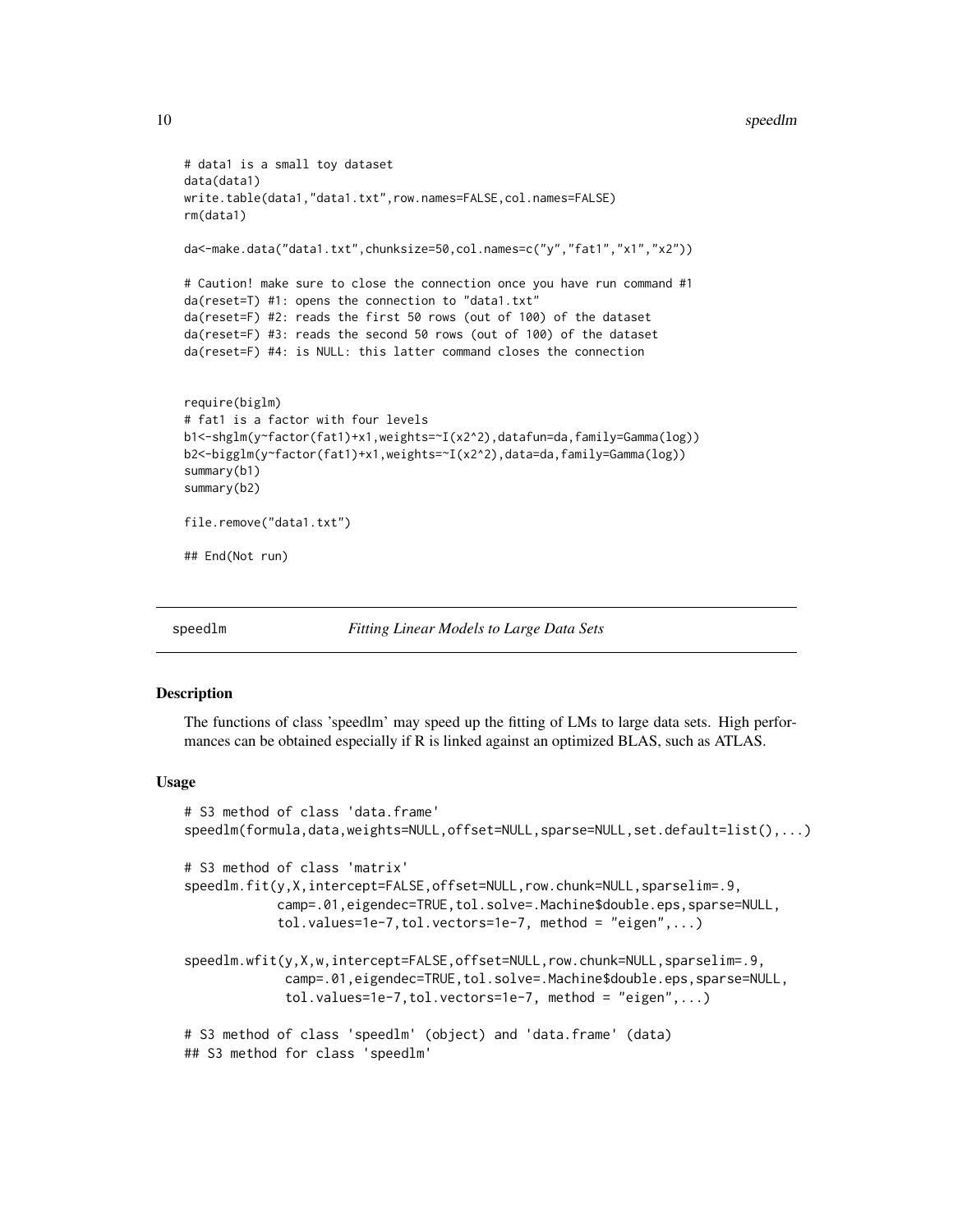#### <span id="page-10-0"></span>speedlm and the speedlm of the state of the state of the state of the state of the state of the state of the state of the state of the state of the state of the state of the state of the state of the state of the state of

```
update(object,data,weights=NULL,offset=NULL,sparse=NULL,
                         all.levels=FALSE, set.default=list(),...)
```
# Arguments

|             | Most of arguments are the same of functions lm but with some difference.                                                                      |
|-------------|-----------------------------------------------------------------------------------------------------------------------------------------------|
|             | the same of function 1m.                                                                                                                      |
| detaula     | the same of function 1m, but it must always specified.                                                                                        |
| weights     | the same of function 1m, but it must be specified as data\$weights.                                                                           |
| W           | the same of weights.                                                                                                                          |
| intercept   | a logical value which indicates if an intercept is used.                                                                                      |
| offset      | the same of function 1m.                                                                                                                      |
| Χ           | the same of x in function 1m.                                                                                                                 |
| У           | the same of function 1m.                                                                                                                      |
| sparse      | logical. Is the model matrix sparse? By default is NULL, so a quickly sample<br>survey will be made.                                          |
| set.default | a list in which to specify the parameters to pass to the functions cp, control and<br>is.sparse.                                              |
| sparselim   | a value in the interval $[0, 1]$ . It indicates the minimal proportion of zeroes, in the<br>model matrix X, in order to consider X as sparse. |
| camp        | see function is. sparse.                                                                                                                      |
| eigendec    | logical. Do you want to investigate on rank of X? You may set it to false if you<br>are sure that X is full rank.                             |
| row.chunk   | an integer, see the function cp for details.                                                                                                  |
| tol.solve   | see function solve.                                                                                                                           |
| tol.values  | see function control.                                                                                                                         |
| tol.vectors | see function control.                                                                                                                         |
| method      | see function control.                                                                                                                         |
| object      | an object of class 'speedlm'.                                                                                                                 |
| all.levels  | are all levels of eventual factors present in each data chunk? If so, set all. levels<br>to true to speed up the fitting.                     |
|             | further optional arguments.                                                                                                                   |

# Details

Unlikely from the functions [lm](#page-0-0) or [biglm,](#page-0-0) the functions of class 'speedlm' do not use the QR decomposition but directly solve the normal equations. In some extreme case, this might have some problem of numerical stability but may take advantage from the use of an optimized BLAS. The memory size of an object of class 'speedlm' is  $O(p^2)$ , where p is the number of covariates. If an optimized BLAS library is not installed, an attempt to speed up calculations may be done by setting row.chunk to some value, usually less than 1000, in set.default. See the function [cp](#page-1-1) for details. Factors are permitted without limitations.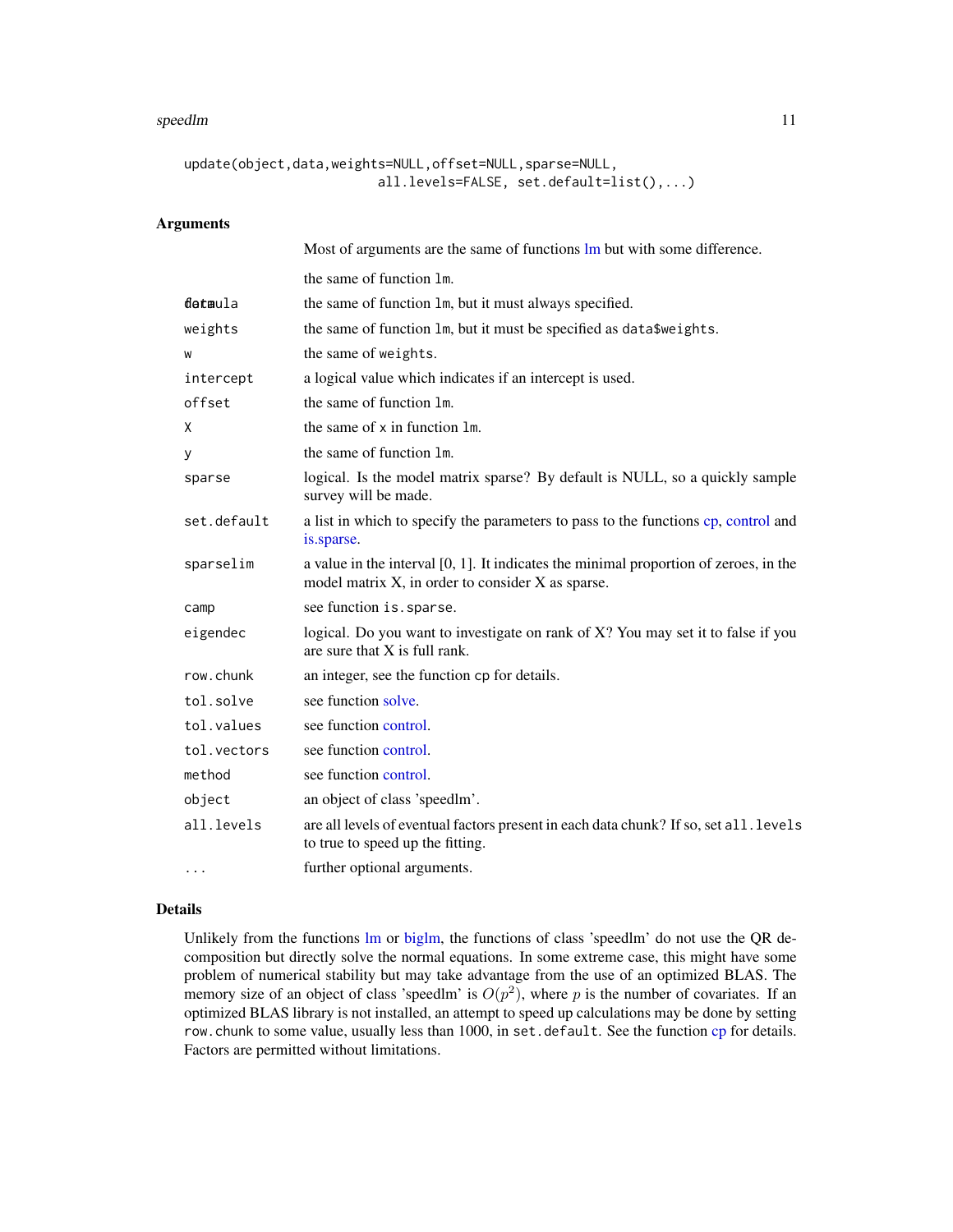<span id="page-11-0"></span>12 speedlm

# Value

| coefficients | the estimated coefficients.                                                    |
|--------------|--------------------------------------------------------------------------------|
| df.residual  | the residual degrees of freedom.                                               |
| <b>XTX</b>   | the product $X'X$ (weighted, if the case).                                     |
| A            | the product $X'X$ (weighted, if the case) not checked for singularity.         |
| Xy           | the product $X'y$ (weighted, if the case).                                     |
| оk           | the set of column indeces of the model matrix where the model has been fitted. |
| rank         | the numeric rank of the fitted linear model.                                   |
| pivot        | see the function control.                                                      |
| <b>RSS</b>   | the estimated residual sums of squares of the fitted model.                    |
| sparse       | a logical value indicating if the model matrix is sparse.                      |
| deviance     | the estimated deviance of the fitted model.                                    |
| weigths      | the weights used in the last updating.                                         |
| zero.w       | the number of non-zero weighted observations.                                  |
| n.obs        | the number of observations.                                                    |
| nvar         | the number of independent variables.                                           |
| terms        | the terms object used.                                                         |
| intercept    | a logical value which indicates if an intercept has been used.                 |
| call         | the matched call.                                                              |
| $\cdots$     | others values necessary to update the estimation.                              |

### Note

All the above functions make an object of class 'speedlm'.

#### Author(s)

Marco ENEA

## References

Enea, M. (2009) Fitting Linear Models and Generalized Linear Models With Large Data Sets in R. In *book of short papers, conference on "Statistical Methods for the analysis of large data-sets", Italian Statistical Society*, Chieti-Pescara, 23-25 September 2009, 411-414.

Klotz, J.H. (1995) Updating Simple Linear Regression. *Statistica Sinica*, 5, 399-403.

Bates, D. (2009) Comparing Least Square Calculations. Technical report. Available at [http:](http://cran.rakanu.com/web/packages/Matrix/vignettes/Comparisons.pdf) [//cran.rakanu.com/web/packages/Matrix/vignettes/Comparisons.pdf](http://cran.rakanu.com/web/packages/Matrix/vignettes/Comparisons.pdf)

Lumley, T. (2009) biglm: bounded memory linear and generalized linear models. *R package version 0.7* <http://CRAN.R-project.org/package=biglm>.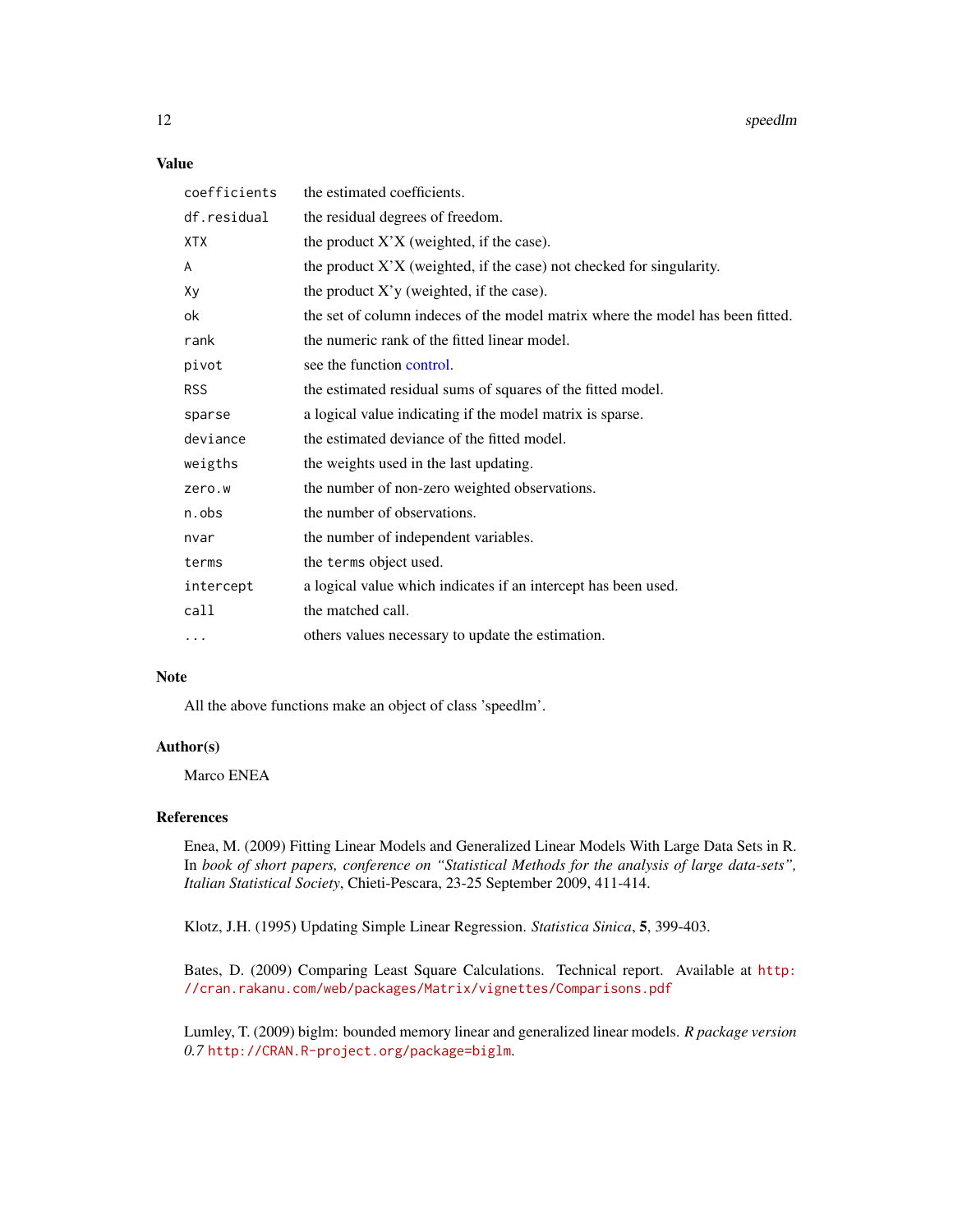```
summary.speedglm 13
```
#### See Also

[summary.speedlm](#page-14-1)[,speedglm,](#page-5-1) [lm,](#page-0-0) and [biglm](#page-0-0)

#### Examples

```
n < - 1000k \le -3y \le - rnorm(n)x \le round(matrix(rnorm(n * k), n, k), digits = 3)
colnames(x) <- c("s1", "s2", "s3")
da <- data.frame(y, x)
do1 <- da[1:300, ]do2 <- da[301:700,]
do3 <- da[701:1000,]
m1 <- speedlm(y ~ s1 + s2 + s3, data = do1)
m1 \leq update(m1, data = do2)
m1 <- update(m1, data = do3)
m2 < - \ln(y \sim s1 + s2 + s3, \text{ data} = da)summary(m1)
summary(m2)
```
summary.speedglm *Methods to summarize Generalized Linear Models fits*

# Description

summary method for the class 'speedglm'.

# Usage

```
## S3 method for class 'speedglm'
summary(object,correlation=FALSE,...)
## S3 method for class 'speedglm'
coef(object,...)
## S3 method for class 'speedglm'
vcov(object,...)
## S3 method for class 'speedglm'
logLik(object,...)
## S3 method for class 'speedglm'
AIC(object,...)
```
# Arguments

| object                  | an object of class 'speedlm'.                                                 |
|-------------------------|-------------------------------------------------------------------------------|
| correlation             | logical. Do you want to print the correlation matrix? By default it is false. |
| $\cdot$ $\cdot$ $\cdot$ | further optional arguments                                                    |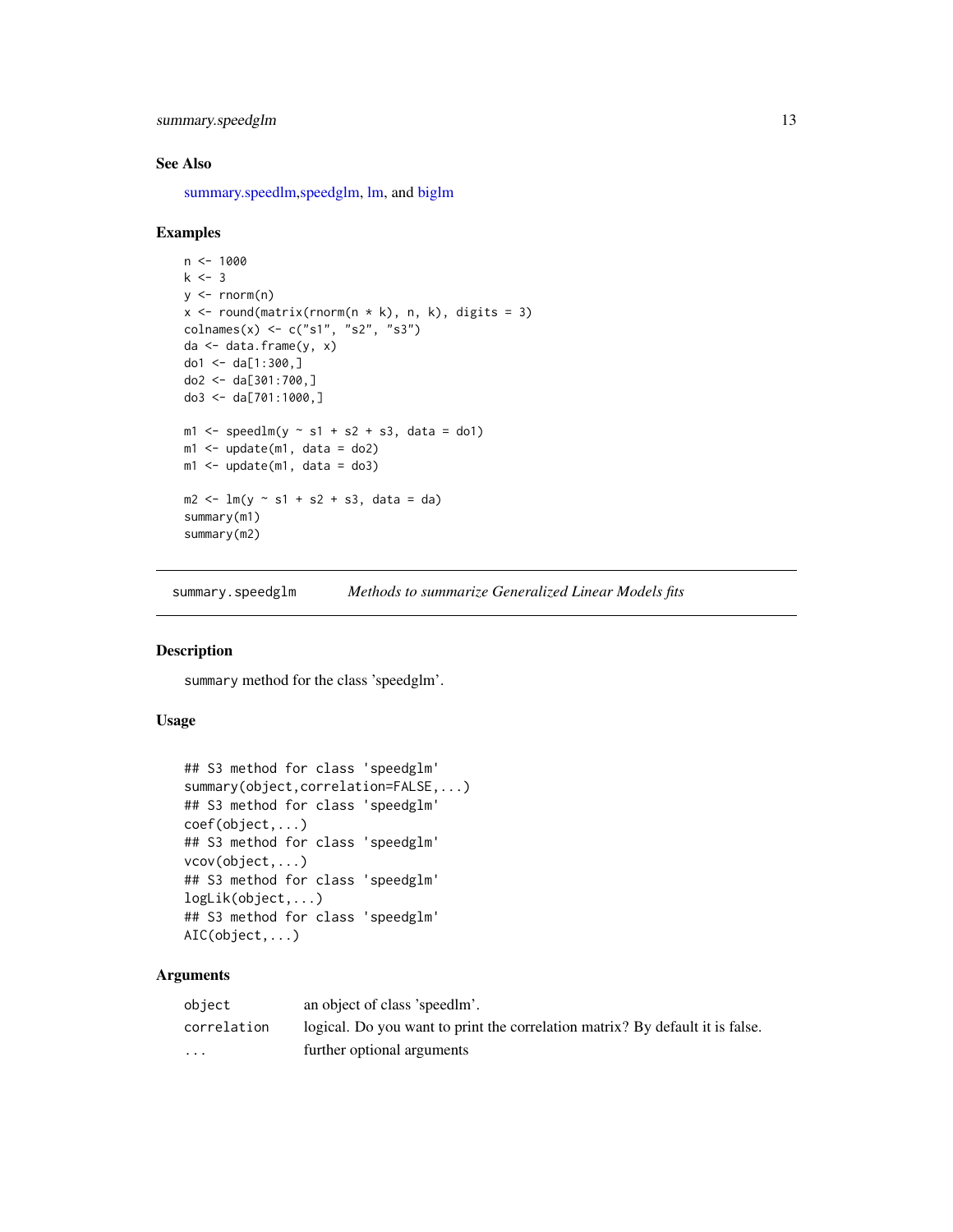# <span id="page-13-0"></span>Value

coefficients the matrix of coefficients, standard errors, z-statistics and two-side p-values.

| df.residual   | the component from object.                                                     |
|---------------|--------------------------------------------------------------------------------|
| df.null       | the component from object.                                                     |
| null.deviance | the component from object.                                                     |
| deviance      | the component from object.                                                     |
| family        | the component from object.                                                     |
| call          | the component from object.                                                     |
| AIC           | the Akaike Information Criterion.                                              |
| <b>RSS</b>    | Residuals sums of squares.                                                     |
| correlation   | (only if correlation is true.) The correlations of the estimated coefficients. |
| logLik        | the log-likelihood value.                                                      |
| rank          | the component from object.                                                     |
| dispersion    | the estimated dispersion parameter of the fitted model.                        |
| convergence   | the component from object.                                                     |
| iter          | the component from object.                                                     |
| tol           | the component from object.                                                     |

## Author(s)

Marco ENEA

#### See Also

[speedglm](#page-5-1)

```
n<-1000
k< -5y <- rgamma(n,1.5,1)
x <-round( matrix(rnorm(n*k),n,k),digits=3)
\text{columns}(x) \leq \text{paste}("s", 1:k, \text{sep} = "")da<- data.frame(y,x)
fo <- as.formula(paste("y~",paste(paste("s",1:k,sep=""),collapse="+")))
m4 <- speedglm(fo,data=da,family=Gamma(log))
summary(m4)
```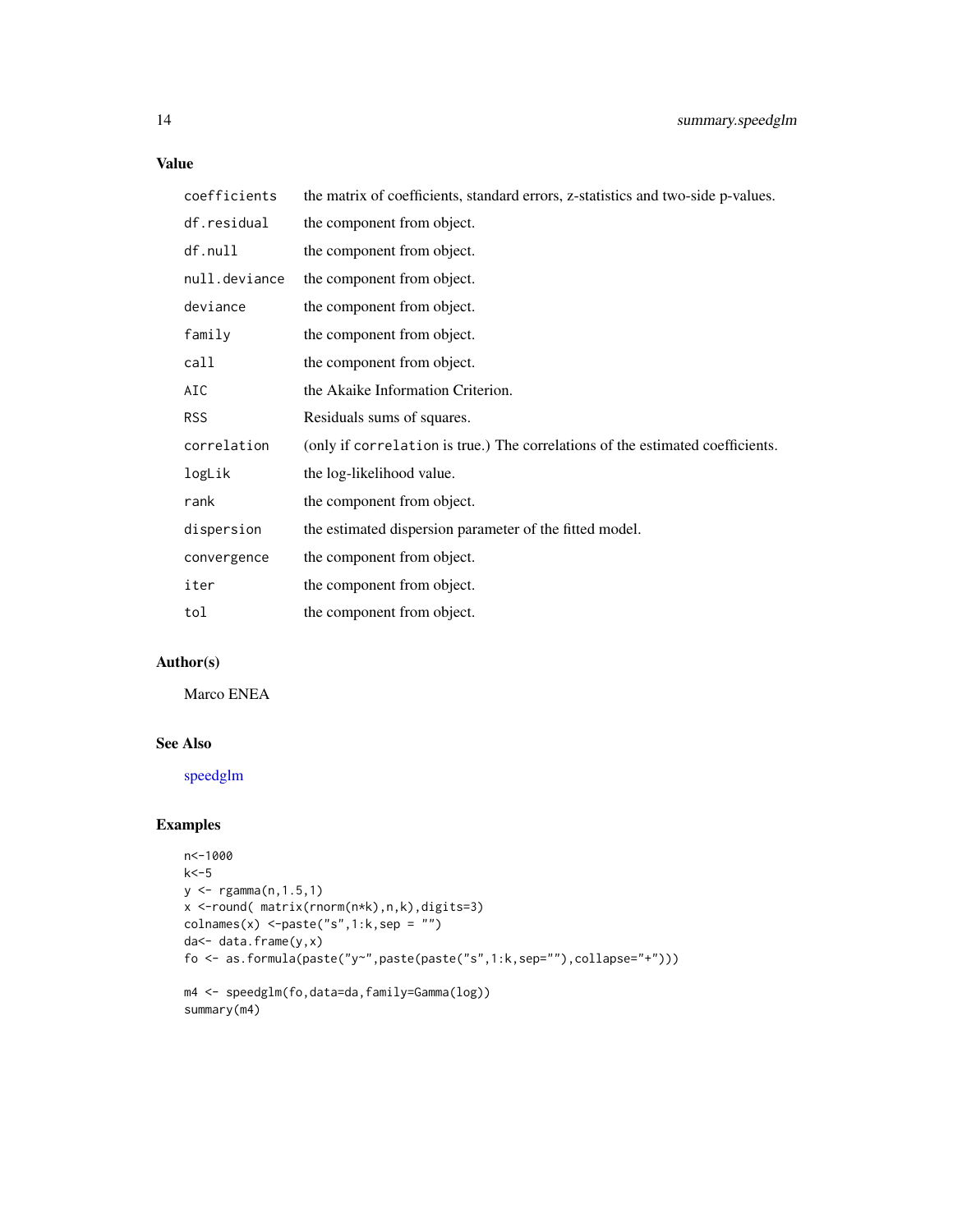<span id="page-14-1"></span><span id="page-14-0"></span>

summary method for class 'speedlm'.

#### Usage

```
## S3 method for class 'speedlm'
summary(object, correlation = FALSE,...)
## S3 method for class 'speedlm'
coef(object,...)
## S3 method for class 'speedlm'
vcov(object,...)
## S3 method for class 'speedlm'
logLik(object,...)
## S3 method for class 'speedlm'
AIC(object, ..., k = 2)
```
# Arguments

| object      | an object of class 'speedlm'.                                                               |
|-------------|---------------------------------------------------------------------------------------------|
| correlation | logical. Do you want to print the correlation matrix? By default it is false.               |
| k           | numeric, the penalty per parameter to be used; the default $k = 2$ is the classical<br>AIC. |
| $\cdots$    | further optional arguments                                                                  |

# Value

| coefficients  | the matrix of coefficients, standard errors, t-statistics and two-side p-values.                                                                   |
|---------------|----------------------------------------------------------------------------------------------------------------------------------------------------|
| rdf           | degrees of freedom of the fitted model. It is a component from object.                                                                             |
| call          | the component from object.                                                                                                                         |
| r.squared     | $R^2$ , the fraction of variance explained by the model.                                                                                           |
| adj.r.squared | the "adjusted" $R^2$ statistic, penalizing for higher p.                                                                                           |
| fstatistic    | (for models including non-intercept terms) a 3-vector with the value of the F-<br>statistic with its numerator and denominator degrees of freedom. |
| f.pvalue      | p-value of the F-statistic.                                                                                                                        |
| <b>RSS</b>    | Residual sum of squares.                                                                                                                           |
| var.res       | estimated variance of residuals.                                                                                                                   |
| rank          | the component from object.                                                                                                                         |
| correlation   | (only if correlation is true) the correlations of the estimated parameters.                                                                        |
| .             | the results from the functions logLik, AIC and vcov.                                                                                               |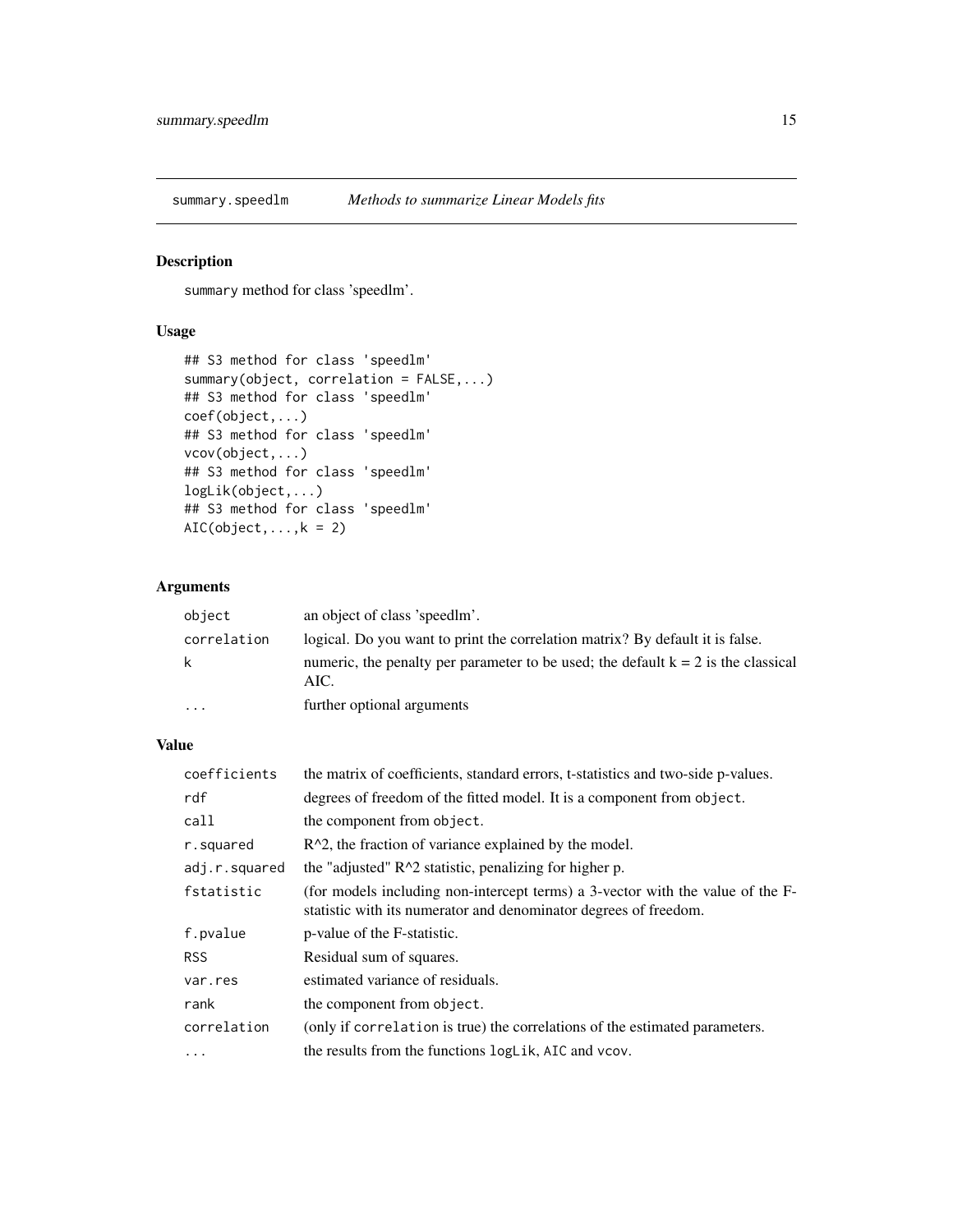# Author(s)

Marco ENEA

# See Also

[speedlm](#page-9-1)

```
y <- rnorm(100,1.5,1)
x \le round(matrix(rnorm(200), 100, 2), digits = 3)
\text{columns}(x) \leftarrow c("s1", "s2")da <- data.frame(y, x)
m \leftarrow \text{speedlm}(y \sim s1 + s2, da)summary(m)
```
<span id="page-15-0"></span>